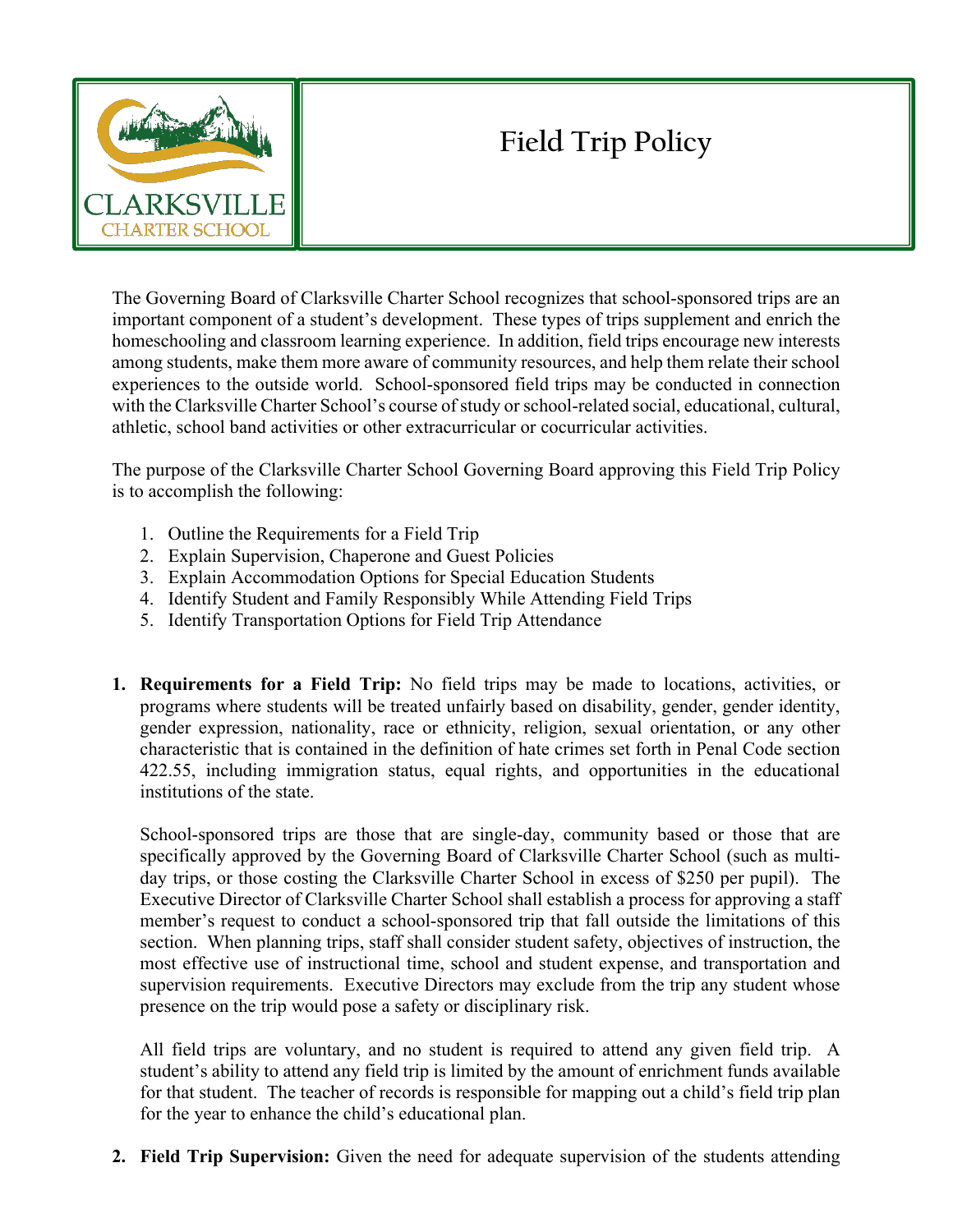school-sponsored trips and given the nature of the educational program offered by Clarksville Charter School, if applicable, Clarksville Charter School will pay for the costs of admission for one chaperone for each four (4) children in a family and enrolled in Clarksville Charter School. If applicable, Clarksville Charter School will pay for the costs of admission for an additional chaperone for additional children in a family and enrolled in Clarksville Charter School in excess of four (up to eight). Children in a family means children living, part- or fulltime, with a parent/guardian, irrespective of adoptive status or marital status of the parents/guardians. The funds used to pay for the chaperone as allowed in this paragraph shall be instructional funds available to each family.

Families are limited to one school-sponsored overnight field trip per year with admission paid for one chaperone using enrichment funds. Clarksville Charter School will not provide the cost of admission for any chaperones for vendor trips and independent enrichment trips.

It is the responsibility of parents/guardians to ensure proper supervision over their children enrolled in Clarksville Charter School at all times during a school-sponsored trip. Chaperones may take their own non-enrolled children (two years and older) as guests on appropriate school-sponsored trips, provided they assume full responsibility for their behavior and, with approval of the Executive Director.

The organizing teacher shall use a field trip attendance form to track attendance, emergency contact information, and identify any authorized adults to pick-up students afterhours, if applicable. Organizing teachers shall always have an emergency contact phone number for the Executive Director. If a serious discipline incident occurs during a field trip, the organizing teacher shall notify the Executive Director immediately. No student shall be sent home or separated from the school group without prior approval of the organizing teacher.

- **3. Accommodations:** If a family requires special accommodation due to a child's special education needs identified in the child's Individual Education Plan (IEP) or Section 504 plan, the family may request accommodation from the Executive Director.
- **4. Student and Family Responsibilities:** All persons making the field trip or excursion shall be deemed to have waived all claims against the Clarksville Charter School or the State of California for injury, accident, illness or death occurring during or by reason of the field trip or excursion. All adults, parents and guardians taking any field trip or excursion shall sign a statement waiving all claims.

All students on a school-sponsored trip are under the jurisdiction of Clarksville Charter School and shall be subject to school disciplinary rules and regulations.

Before a student can participate in a school-sponsored trip, the organizing teacher shall obtain parent/guardian permission for the trip. Whenever a trip involves water activities, the parent/guardian shall provide specific permission for his/her child to participate in the water activities.

**5. Transportation:** Parent(s)/guardian(s) are solely responsible for transporting their children to the location where the field trip starts. The organizing teacher will provide the location for the field trip, and the time to meet, to the parent(s)/guardian(s) once the field trip has been confirmed.